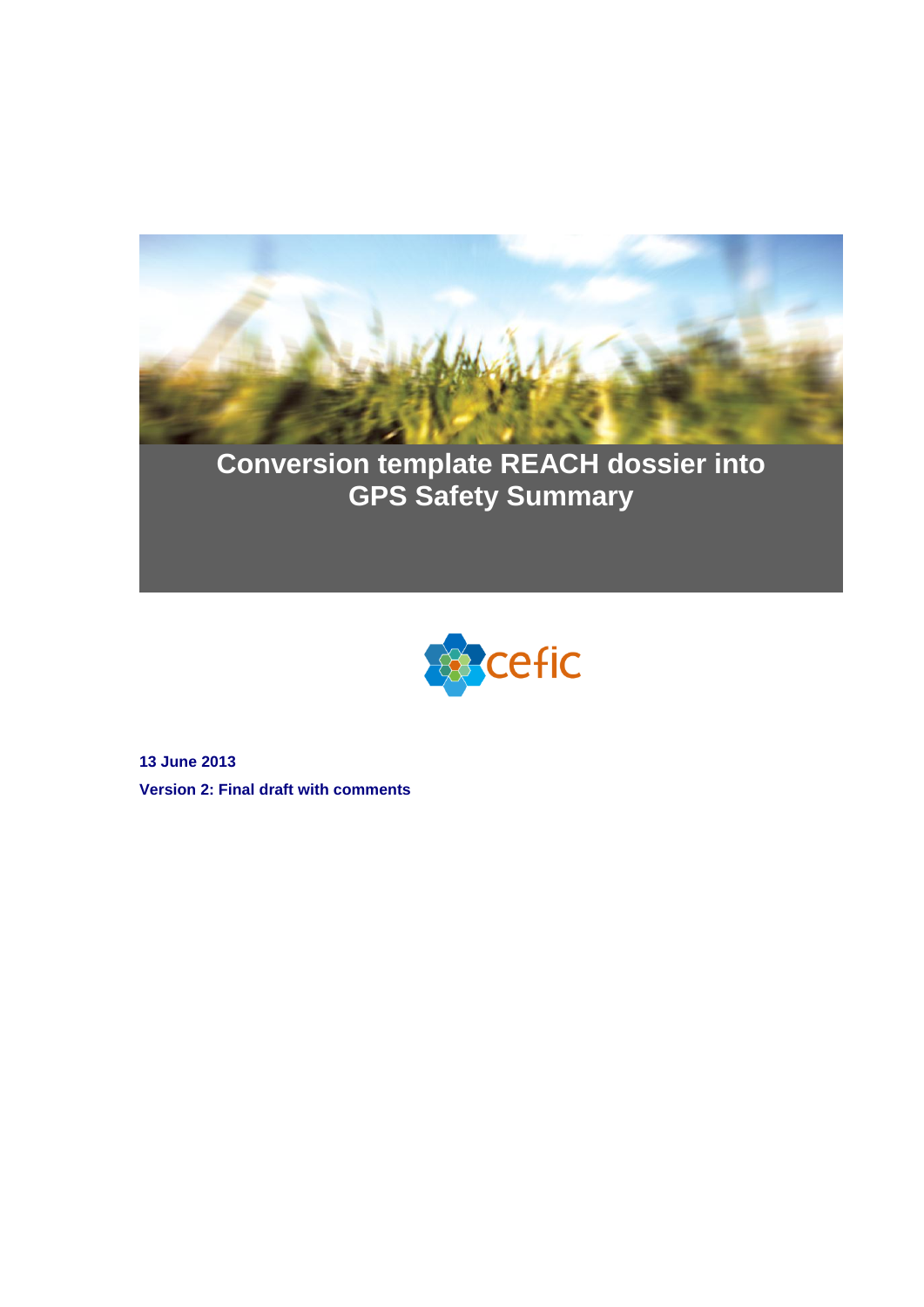#### *Preface*

*This document gives some practical advises as to what information could be provided in the safety Summary and what are the possible sources for that information, assuming that a REACH registration has been done for the substance.* 

*The GPS Safety Summary is intended for communication on safe use in a simple language. Under REACH the (extended) safety datasheet (eSDS) is to inform the Downstream Users on safe use of the chemicals. If an (e)SDS is available, this could serve as the first source of information. Other sources are the Chemical Safety Report and the IUCLID dossier. Be aware that not all that information is publicly available under REACH.* 

*This document describes the different elements a company may decide to include in a Safety Summary. It is not a mandatory template.*

*In case of a low hazard or low volume substance, reduced information could be considered. Suggestions are included in the document.*

*Disclaimer*

*The information contained in this paper is intended as advice only and whilst the information is provided in utmost good faith and has been based on the best information currently available, is to be relied upon at the user's own risk.*

*No representations or warranties are made with regards to its completeness or accuracy and no liability will be accepted by (company name) for damages of any nature whatsoever resulting from the use of or reliance on the information.*

#### **Document history**

| <b>Version</b> | <b>Comment</b>                                                                                 | <b>Date</b>      |
|----------------|------------------------------------------------------------------------------------------------|------------------|
| Version 1      | <b>First edition</b>                                                                           | 07 Mar 2011      |
| Version 1.1    | Minor text changes, Glossary update                                                            | 01 April 2011    |
| Version 2      | Second edition. Document reviewed and updated.<br>Low hazard/low volume recommendations added. | <b>June 2013</b> |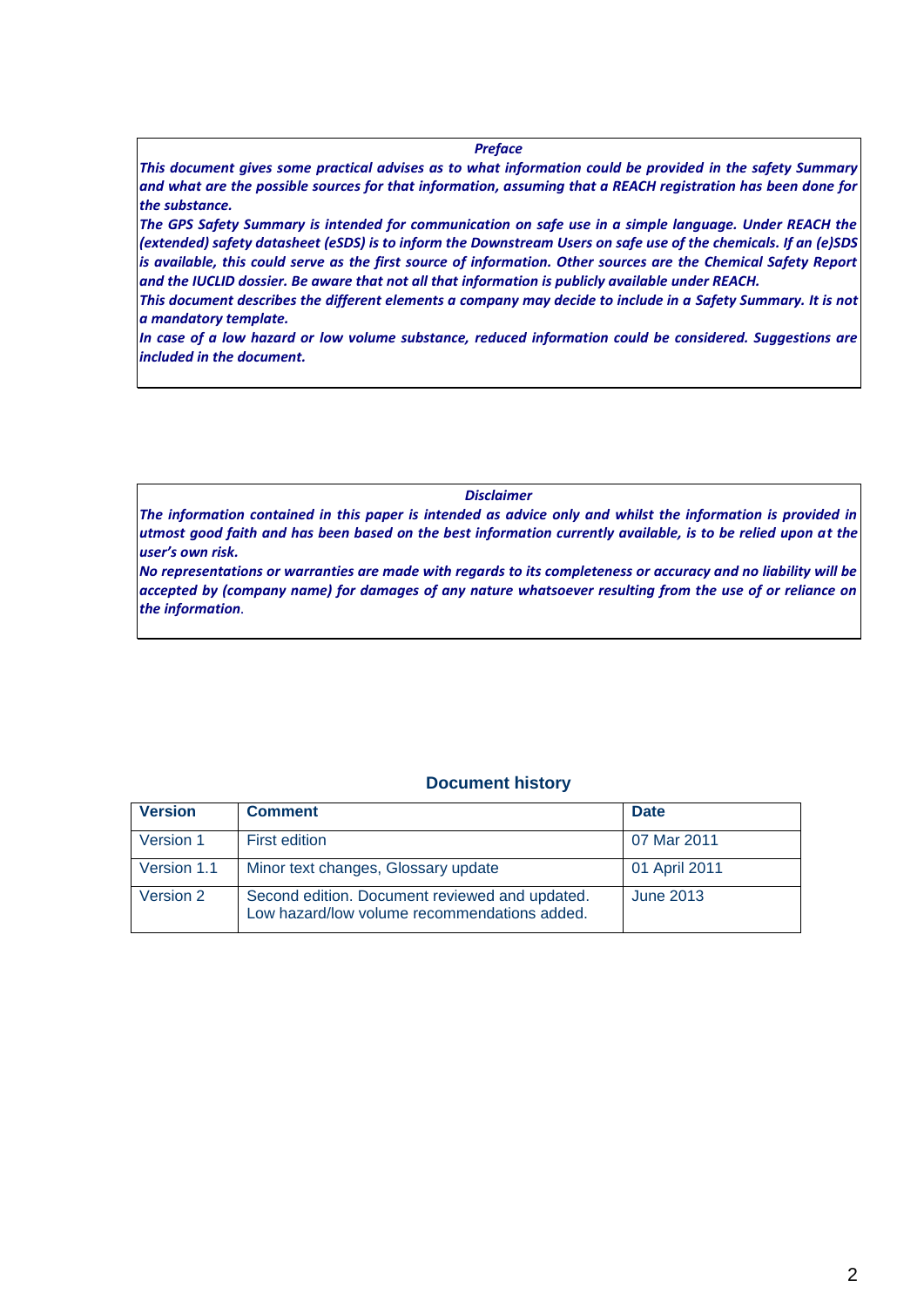# Table of contents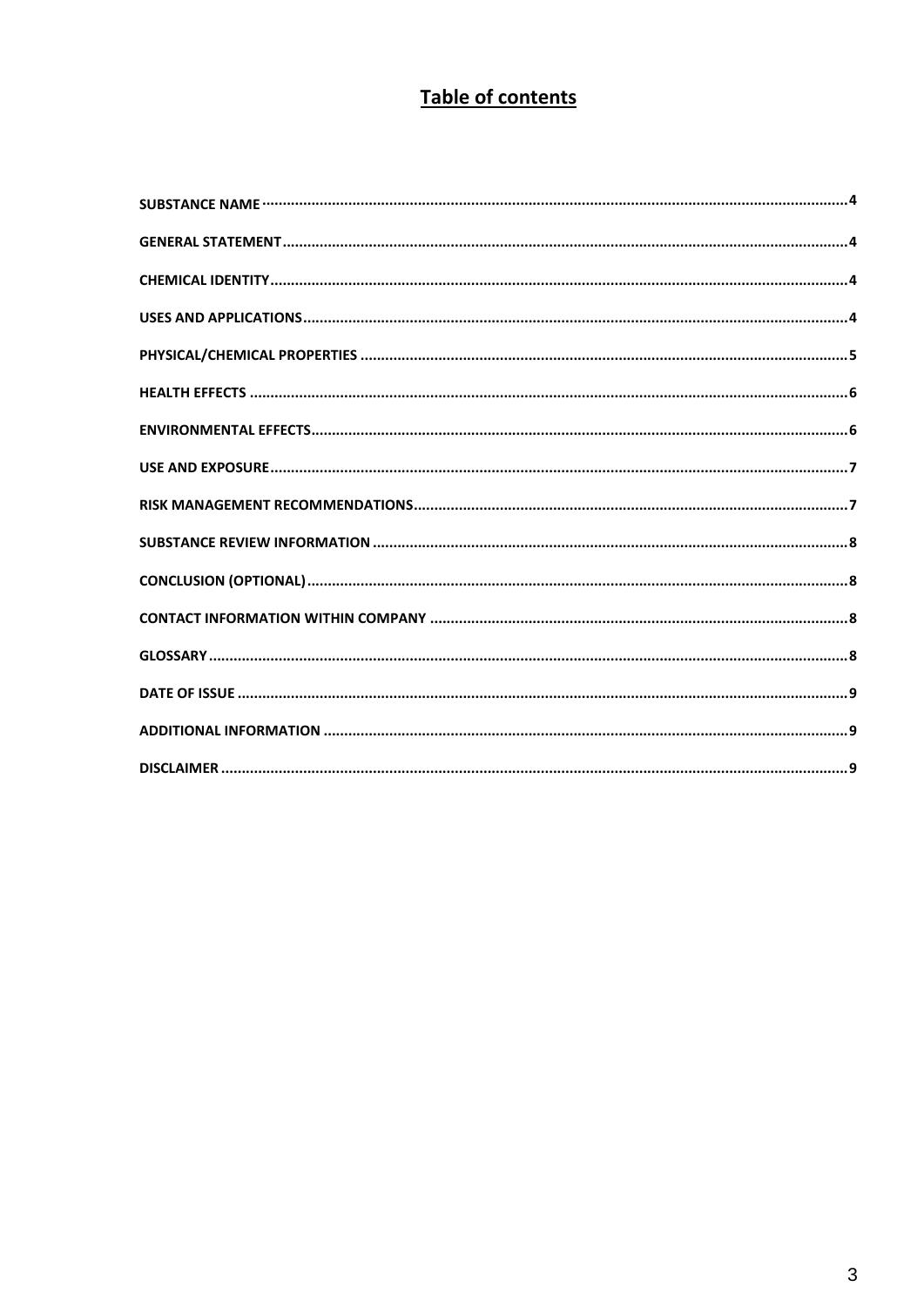### <span id="page-3-0"></span>**SUBSTANCE NAME**

Company decides what substance name to give here. It could be brand name, chemical name, popular well known name etc.

#### <span id="page-3-1"></span>**GENERAL STATEMENT**

This part is optional for companies to complete. It could give some high level description of the substance, its hazards and recommendations on safe use. The language should be understandable for non-technical stakeholders.

*e.g. This summary gives an overview of this substance of the main characteristics like hazards and risks, how to use it in a safe way, its main applications and its benefits. The document is not intended to replace the SDS, but is intended to be used by interested stakeholders as an information source.*

**In case of low hazard or low volume substance, this section could also include a high level description of the product uses. In that case section "Uses and applications" could be deleted**

Possible source:

Company commercial persons, Product Manager, Product Steward, etc

#### <span id="page-3-2"></span>**CHEMICAL IDENTITY**

**Name: (popular well known name, recognised by public) Brand names**: **Chemical name (IUPAC): CAS number(s): EC number (optional) Molecular formula (optional):** 

Possible source: eSDS: section 1 of SDS CSR: Part B section 1 IUCLID: Section 1 Company internal business units / experts / marketing departments/product stewards

#### <span id="page-3-3"></span>**USES AND APPLICATIONS**

The focus in this part should be on professional and consumer uses, in combination with the benefits of the applications.

General high level description of product uses (no technical details) consistent with what has been registered under REACH - information gathered from CSR or company product database – e.g. *commonly used plasticiser and has a wide range of indoor and outdoor applications. Such as for construction and industrial applications, and durable goods (wire and cable, film and sheet, flooring, industrial hoses and tubing, footwear,*

High level description of the benefit of the chemical in certain applications – not focused on technical issues – specifically focused on benefits for consumer and society e.g. *smooth, tough surface of the upper wear layer which prevents dust and dirt from building up and microbes breeding, robust surfaces cut down the need for cleaning and the use of polish, etc.*

It is recommended to address consumer use in this section, either by informing about the use or by stating that the substance is not in consumer products.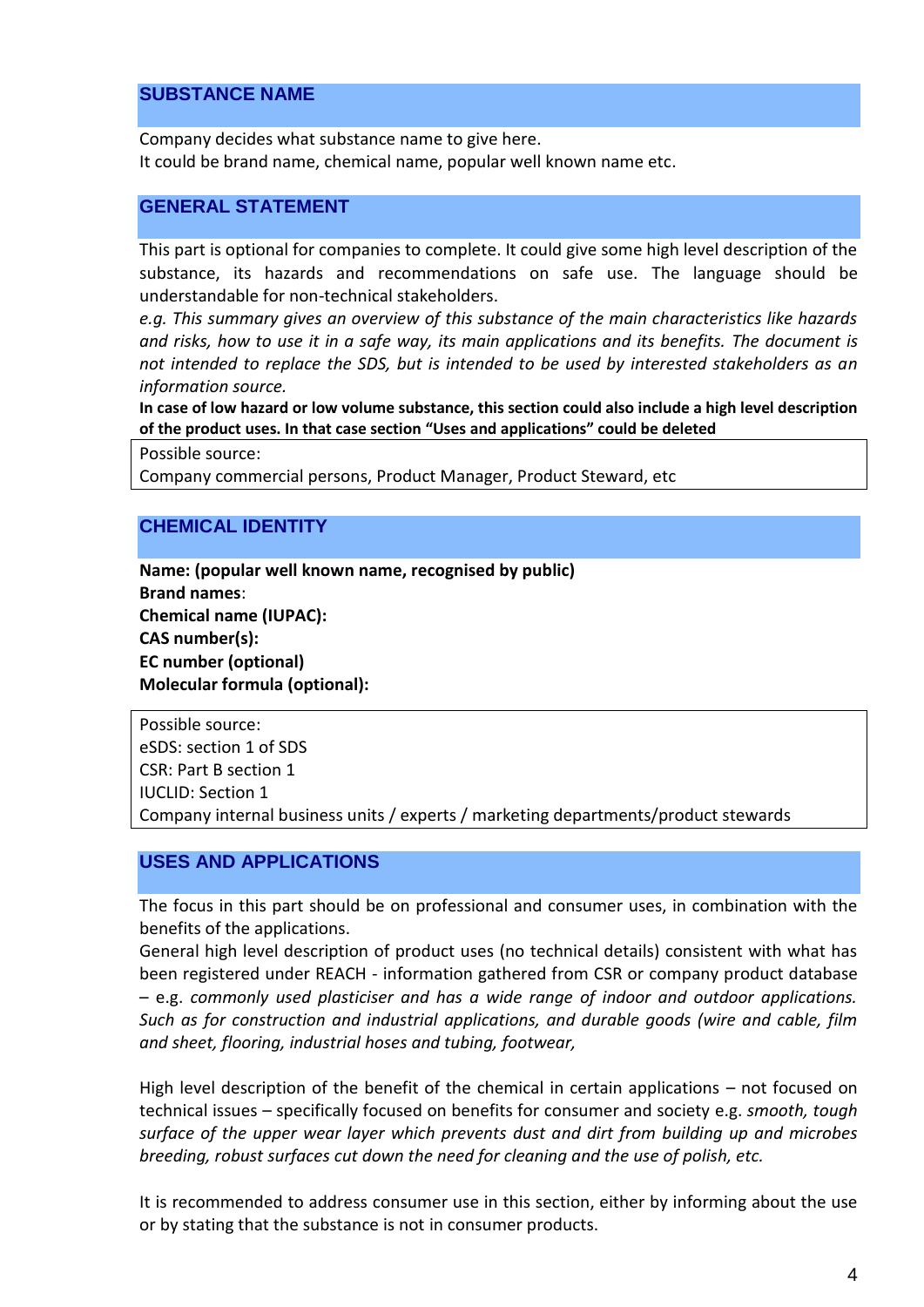Possible source: eSDS: section 1.2 of SDS and section 1 of the Exposure Scenario CSR: Part B section 2 and section 9 IUCLID: section 3.5 Product Manager, Product Steward, company database with product info, Sector of use, Article category, marketing department

# <span id="page-4-0"></span>**PHYSICAL/CHEMICAL PROPERTIES**

#### **Phys/Chem Safety Assessment**

General statement on colour, physical state, odour, melting point, vapour pressure, solubility in water, flammability.

The list should only include relevant and essential endpoints, rest can be deleted.

Possible source: eSDS: section 9 of SDS CSR: part B section 1 IUCLID section 4

| Property                                     | <b>Value</b>                   |  |
|----------------------------------------------|--------------------------------|--|
| Form                                         |                                |  |
| Physical state                               | Liquid/solid/gaseous           |  |
| Colour                                       |                                |  |
| Odour                                        |                                |  |
| Density                                      |                                |  |
| Melting / boiling point                      |                                |  |
| Flammability (optional)                      | H statement in case classified |  |
| <b>Explosive properties</b>                  |                                |  |
| Self-ignition temperature                    |                                |  |
| Vapor pressure                               |                                |  |
| Mol weight                                   |                                |  |
| Water solubility                             |                                |  |
| Flash point                                  |                                |  |
| Octanol-water partition coefficient (LogKow) |                                |  |

Possible source: eSDS: section 9 of SDS and section 2 of Exposure Scenario CSR: part B section 1 IUCLID section 4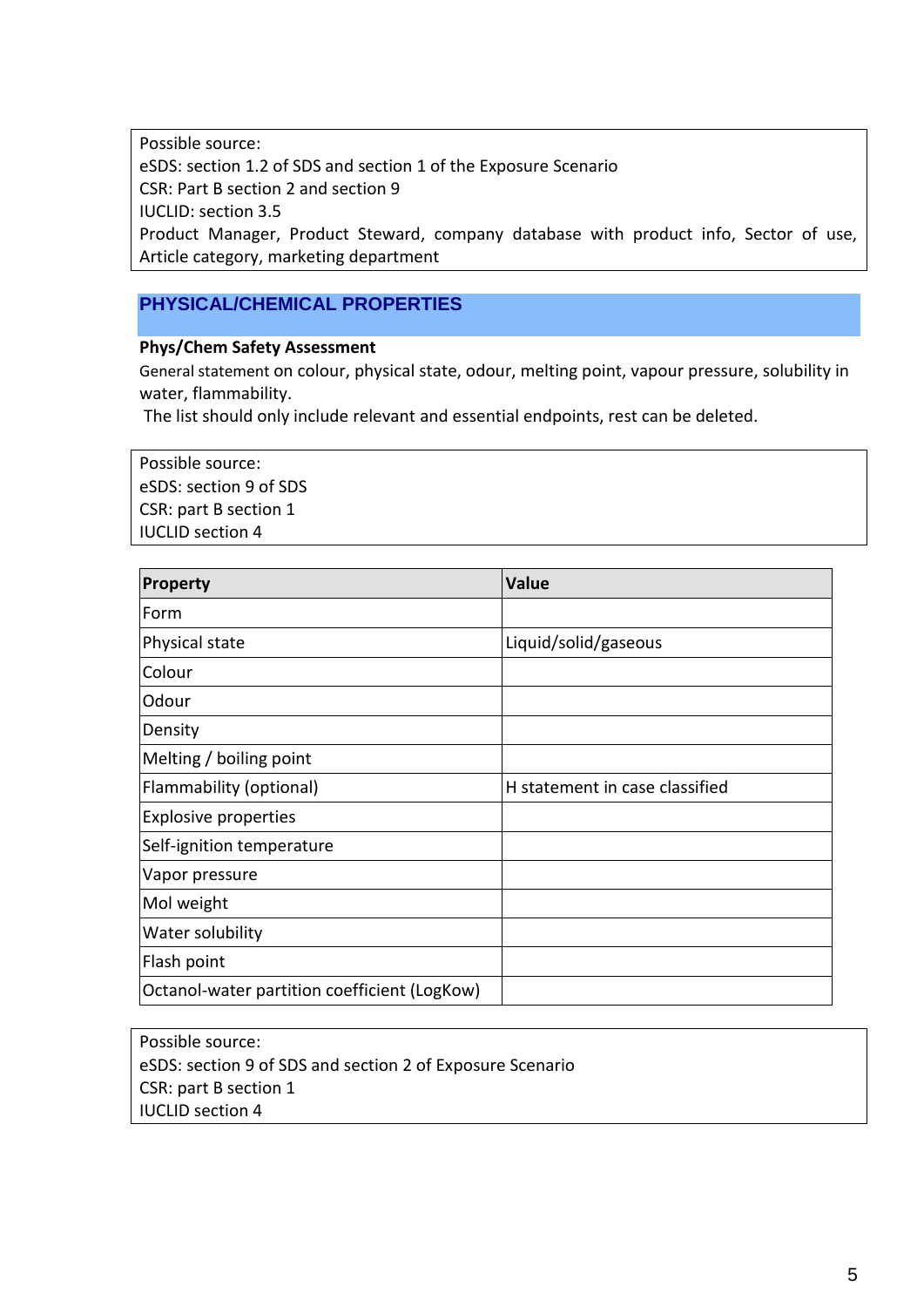# <span id="page-5-0"></span>**HEALTH EFFECTS**

#### **Human Health Safety Assessment**

» General statement on the substance toxicological properties and effects on health, Hstatement of the substance when it is classified.

| <b>Effect Assessment</b> <sup>1</sup> | <b>Result</b>                                             |  |
|---------------------------------------|-----------------------------------------------------------|--|
| <b>Acute Toxicity</b>                 | e.g. not considered as toxic by dermal route of exposure  |  |
| Oral / inhalation / dermal            |                                                           |  |
| Irritation / corrosion                | H-statements in case classified                           |  |
| Skin / eye/ respiratory tract         | Causes skin irritation.                                   |  |
|                                       | May cause respiratory irritation.                         |  |
| Sensitisation                         | e.g. not considered to be sensitizing                     |  |
| Toxicity after repeated exposure      |                                                           |  |
| Oral / inhalation / dermal            |                                                           |  |
| Genotoxicity / Mutagenicity           | e.g. not mutagenic                                        |  |
| Carcinogenicity                       | e.g. not considered as carcinogenic based on oral and     |  |
|                                       | dermal data                                               |  |
| Toxicity for reproduction             | e.g. based on available data no developmental toxicity or |  |
|                                       | reprotoxicity to be anticipated                           |  |

Possible source eSDS: sections 2 and 11 of SDS and section 4 of Exposure Scenario CSR Chapter 5 and 6and 10 IUCLID: section 7

# <span id="page-5-1"></span>**ENVIRONMENTAL EFFECTS**

#### **Environment Safety Assessment**

» General statement on the substance eco-toxicological properties: fate and behaviour in the environment and effects on aquatic and terrestrial compartment (if relevant). If classified, general conclusion on classification.

| <b>Effect Assessment</b> | <b>Result</b>                       |
|--------------------------|-------------------------------------|
| Aquatic Toxicity         | e.g. H statement in case classified |

| <b>Fate and behaviour</b>        | <b>Result</b>                                  |  |
|----------------------------------|------------------------------------------------|--|
| Biodegradation                   | e.g. Readily biodegradable                     |  |
| <b>Bioaccumulation potential</b> | e.g. Not bioaccumulative                       |  |
| PBT / vPvB conclusion            | e.g. Not considered to be either PBT nor vPvB. |  |

Possible source eSDS: sections 2 and 12 of SDS and section 4 of Exposure Scenario CSR: Chapter 4, 7, 8 and 10 IUCLID: sections 5 and 6

l  $<sup>1</sup>$  Only in case data is available</sup>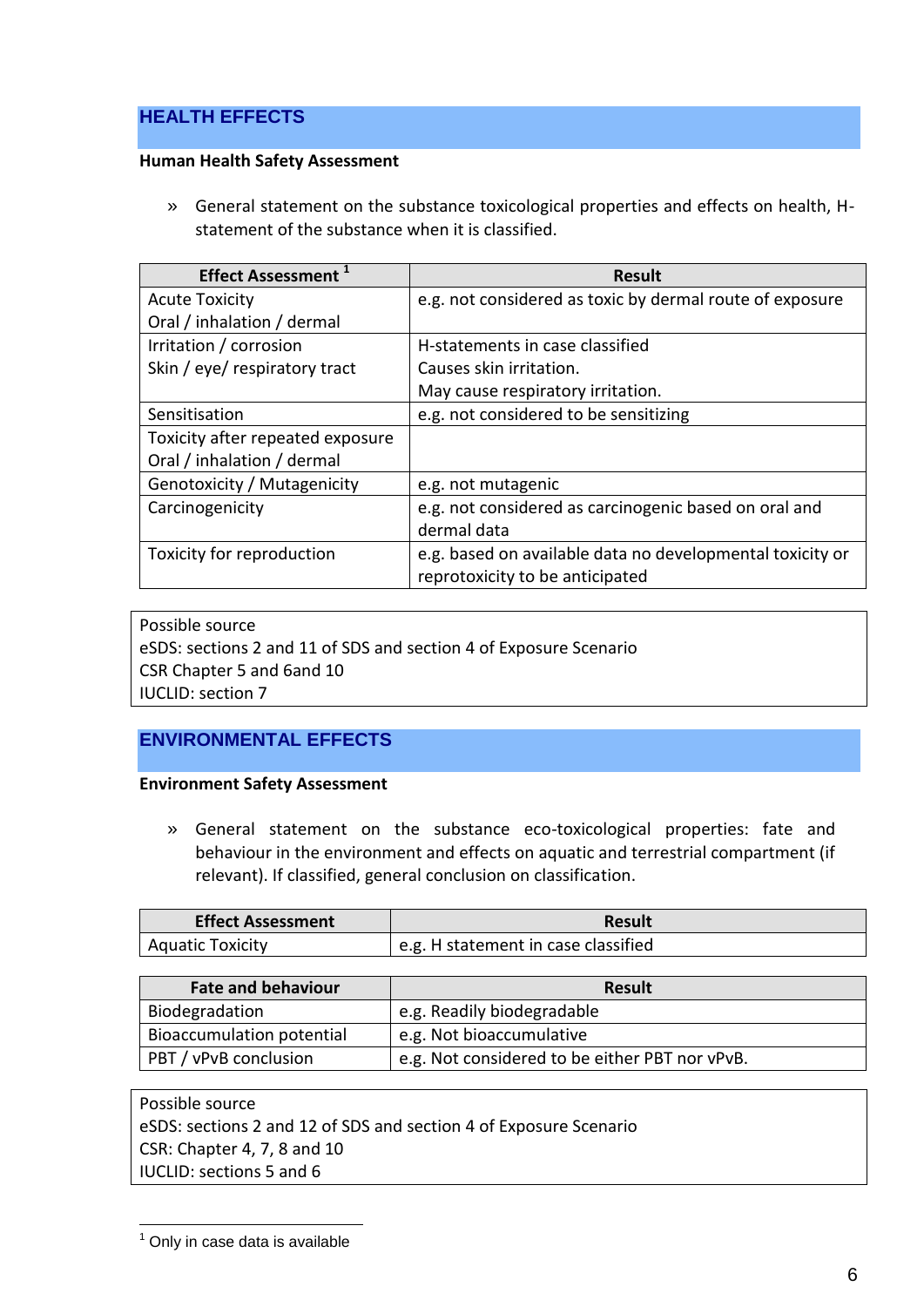### <span id="page-6-0"></span>**USE AND EXPOSURE**

**In case of a low hazard or low volume substance, uses and applications could be included in the "General Statement". In that case this section could be deleted.**

#### Human health

Indication of industrial, professional or consumer use. High level statement on exposure potential e.g. *consumers will not come into contact with XXX as it is manufactured in a closed process which also minimizes employee exposure potential. Exposure to XXX of personnel in manufacturing facilities is also considered very low because the process, storage and handling operations are enclosed. Workers who might accidentally come in contact with the non formulated, undiluted substance should follow the safety measures recommended in the Extended Safety Data Sheet (eSDS) – or – e.g. the exposure of consumers to XX in end products is at safe levels. However, workers who might come in contact with the non formulated, undiluted substance should follow the safety measures recommended in the eSDS, as the non formulated, undiluted substance causes e.g. skin and eye irritations. In the environmental hazard assessment XXXX was assessed as safe for the environment during all stages of manufacture, industrial uses and consumer.*

#### Environment

Information about possible direct and indirect releases to the different compartments in the environment (water including sediment, soil and air)

e.g. t*he manufacture is a closed and automated process with no aqueous effluent neither gaseous effluent released to the environment. During the industrial use of the substance there is also a "No release" policy with all effluent being stored in special containers dedicated to incineration.* 

Assure that the content of this section is consistent with sections Health effects and Environmental effects of this Safety Summary!

Indication about the relevance of the indirect exposure of Human via the environment (with main contributors if relevant)

Possible source: eSDS: section 1 of Exposure Scenario CSR chapter 9 (and chapter 2)

#### <span id="page-6-1"></span>**RISK MANAGEMENT RECOMMENDATIONS**

This section should describe the safety (and normal hygiene) recommendations. Focus should be on professional and consumer use. Make clear that this summary does not replace the SDS

*e.g. This summary describes safety recommendations focussed on professional and consumer use. It does not replace the SDS and industrial/professional users should follow SDS recommendations.*

e.g. *When using chemicals make sure that there is adequate ventilation. Always use appropriate chemical resistant gloves to protect your hands and skin and always wear eye protection such as chemical goggles. Do not eat, drink, or smoke where chemicals are handled, processed, or stored. Wash hands and skin following contact. If the substance gets into your eyes, rinse eyes thoroughly for at least 15 minutes with tap water and seek medical attention.*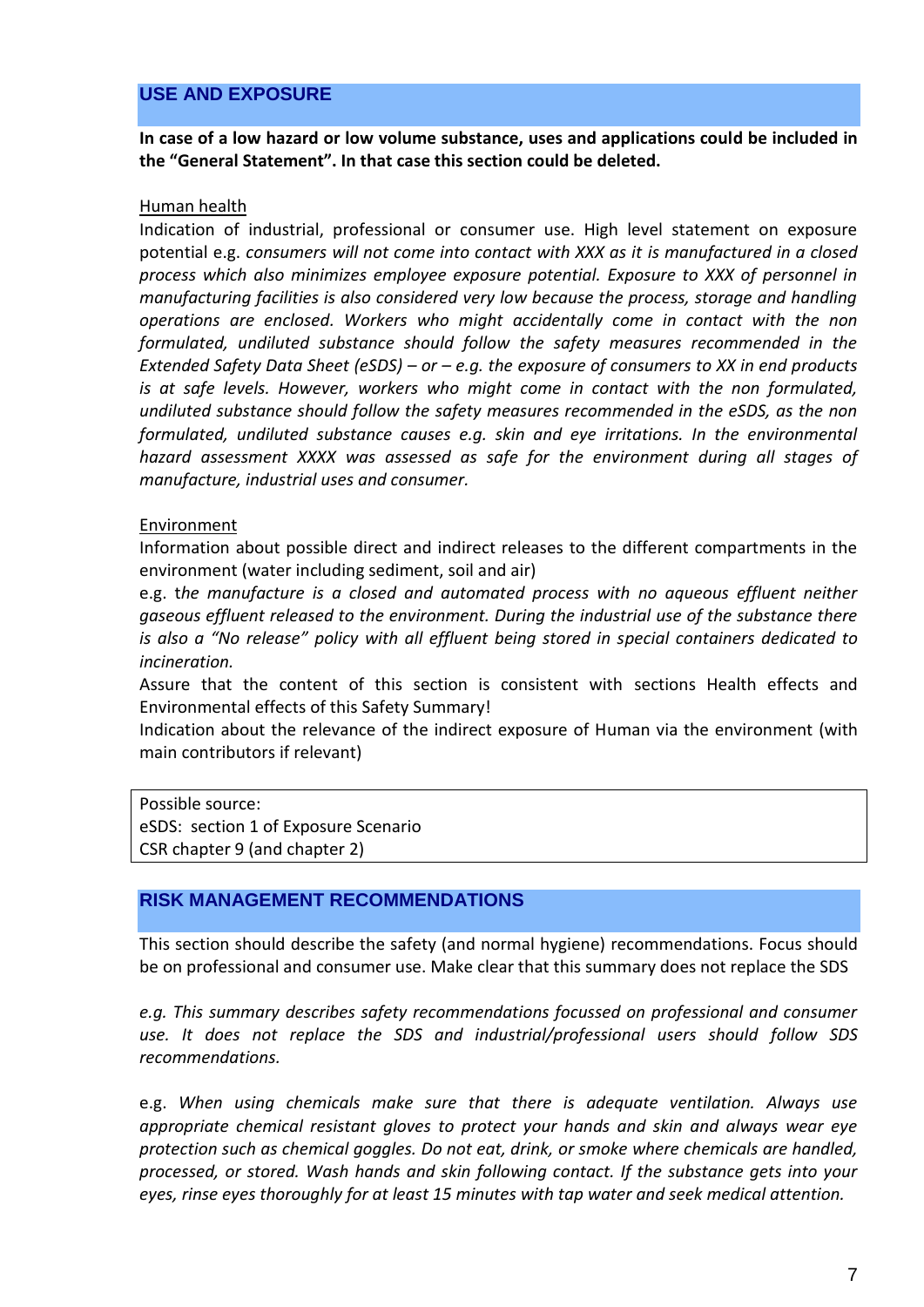e.g. *All effluent releases that may contain the substance must be directed to a (municipal) waste water treatment plant that removes the substance from the final releases to the receiving water. Releases to air are not expected and therefore no specific recommendations are required.*

Possible source: eSDS: section 8 of SDS and section 2 of the Exposure Scenario CSR chapters 9 and 10 Generic text on normal hygiene measures and environmental recommendations– the same for all Safety Summaries Generic text on informing and training of workers referring to the extended SDS

### <span id="page-7-0"></span>**SUBSTANCE REVIEW INFORMATION**

Indicate whether this substance has been reviewed by any regulatory or voluntary program, like REACH, OECD HPV, Canadian DSL, US HPV etc

e.g. *this substance has been registered under REACH (CE) 1907/2006*

Possible source: ECHA, OECD Portal, ICCA Portal, internet etc

Under GHS substances are classified according to their physical, health, and environmental hazards. The hazards are communicated via specific labels and the eSDS. (Optional) Visuals and H-Statements on classification could be shown here.

In case the substance is not classified hazardous, make a reference to that.

# <span id="page-7-1"></span>**CONCLUSION (OPTIONAL)**

Describe here what the main risks of the substances are and how it can be used in a safe manner.

| Possible source: |  |
|------------------|--|
| Up to company    |  |

# <span id="page-7-2"></span>**CONTACT INFORMATION WITHIN COMPANY**

For further information on this substance or product safety summaries in general, please contact:

- » Functional e-mail or contact person Reference to company web site where additional information can be found
- » Emergency contact
- » Make reference to ICCA portal for additional information: <http://www.icca-chem.org/en/Home/ICCA-initiatives/global-product-strategy/>

# <span id="page-7-3"></span>**GLOSSARY**

Only mention company specific acronyms and terms, that need further explanation. Refer to the technical glossary on the ICCA website (under development)